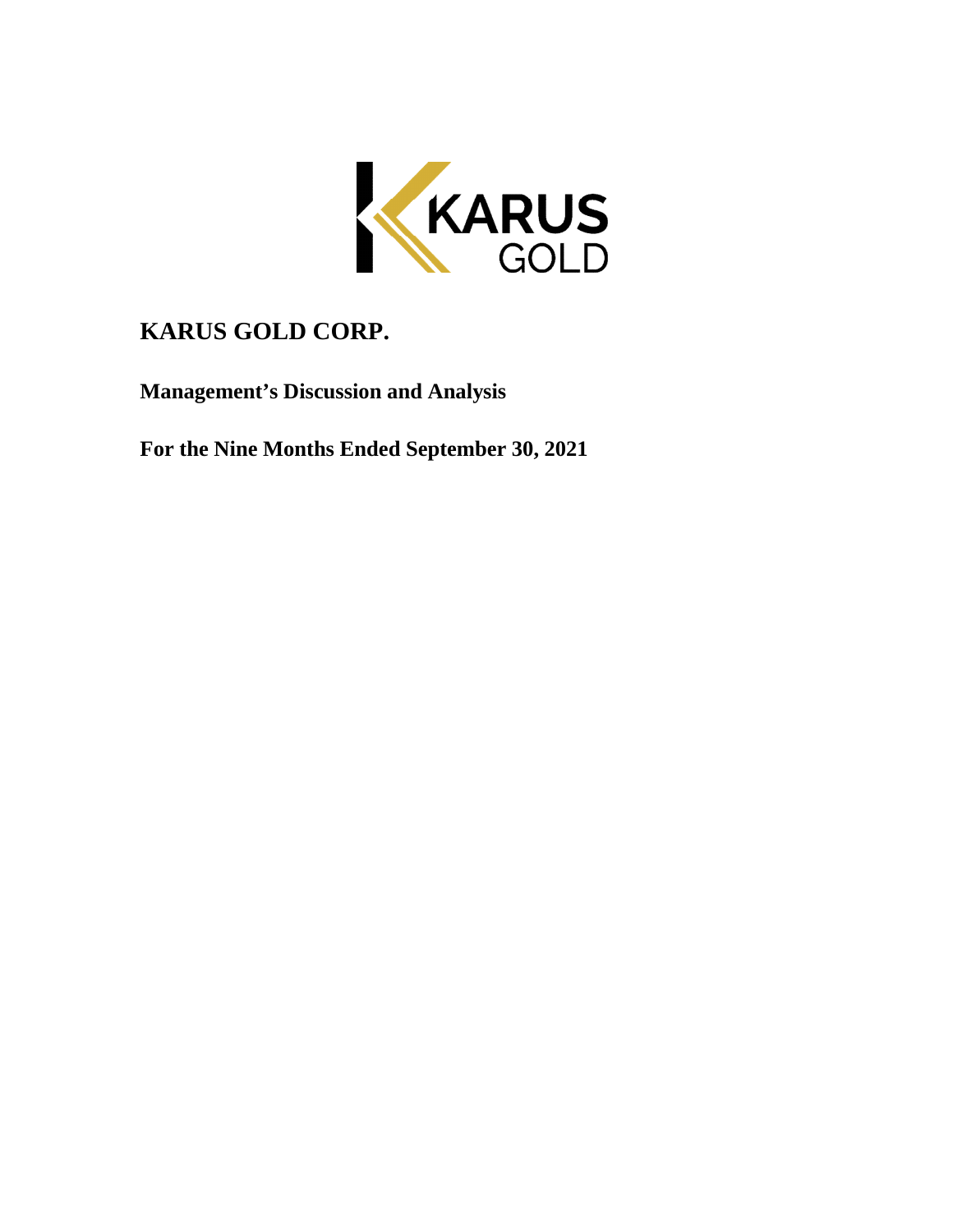*The following Management's Discussion and Analysis ("MD&A"), prepared as of November 29, 2021, should be read together with the unaudited interim financial statements of Karus Gold Corp. ("Karus Gold" or the "Company") for the nine month period ended September 30, 2021 prepared in accordance with International Financial Reporting Standards ("IFRS") applicable to the preparation of interim financial statements, including International Accounting Standard 34, Interim Financial Reporting and audited financial statements for the period from incorporation on November 30, 2020 to December 31, 2020, and related notes thereto, which are prepared in accordance with IFRS. All amounts are stated in Canadian dollars unless otherwise indicated.* 

*This MD&A contains "forward-looking statements" and "forward-looking information" within the meaning of applicable Canadian securities laws. See the section in this MD&A titled "Cautionary Language regarding Forward-Looking Information" for further details.* 

## **Corporate Summary - Nature of Operations**

Karus Gold, recently spun out of KORE Mining Ltd., controls 1,000 square kilometers of claims in its South Cariboo Gold property of British Columbia. The claims host 110 km of structural trend that is highly prospective for gold deposits. Karus Gold has multiple projects in the South Cariboo Gold property, including the FG Gold and Gold Creek gold projects. Much of the area is under-explored and wide open for additional discoveries. The Cariboo region is a prolific gold region and is accessible with local power, a well-developed road network and skilled local labour. The Company is supported by insiders and management owning 32% and by strategic investor, Eric Sprott, who owns 27% of Karus Gold as at September 30, 2021. Karus Gold's two key exploration stage projects included in its South Cariboo holdings are:

- 1) FG Gold Cariboo Region British Columbia a sediment hosted orogenic gold system with gold mineralization identified for over 3.5 km along strike to an average depth of less than 100 metres below surface. Karus Gold is drilling to better define structural controls of higher-grade gold mineralization and to expand the footprint of gold mineralization along both strike and at depth below historical areas of drilling.
- 2) Gold Creek Cariboo Region British Columbia early-stage orogenic gold discovery on a large contiguous claim block near the Spanish Mountain gold project and the Mount Polley copper-gold mine. Karus Gold plans to follow-up the discovery with further exploration.

The Company's head office is located at 960 – 1055 West Hastings Street, Vancouver, BC V6E 2E9.

## **2021 Highlights**

During the year-to-date period ended September 30, 2021, the Company accomplished the following:

- In September 2021, the Company completed a non-brokered private placement of 1,529,929 units at a price of C\$0.55 per unit ("Unit") and 778,391 flow through units at C\$0.73 per flow through unit ("FT Unit") for aggregate gross proceeds of C\$1,409,686. Each Unit consisted of one common share and one half of one common share purchase warrant (each whole warrant, a "Warrant"). Each Warrant will entitle the holder thereof to purchase one common share of the Company at a price of \$0.85 for a period of 24 months. Each FT Unit will consist of one common share of the Company that qualifies as a "flow through" common share and one half of one Warrant.
- Subsequently, completed a summer 2021 drill program of 19 diamond drill holes for a total of 7,142 meters at FG Gold and Gold Creek
- Successful FG Gold summer 2021 drill program successfully confirmed the orientation of vein corridors hosting high-grade gold mineralization and demonstrated continuity of gold mineralization within vein corridors and opened the potential for stacked vein corridors with several zones; assays pending
- Summer 2021 Gold Creek program completed x holes; assays pending

## **2021 Outlook**

The Company's focus for 2021 is investing in significant exploration of its South Cariboo Gold property including drilling at both FG Gold and Gold Creek in the summer of 2021. In addition to the exploration at these projects, the Company may evaluate other prospects worthy of exploration and development. The ability of the Company to do so is contingent upon its ongoing ability to raise the capital necessary to advance such prospects.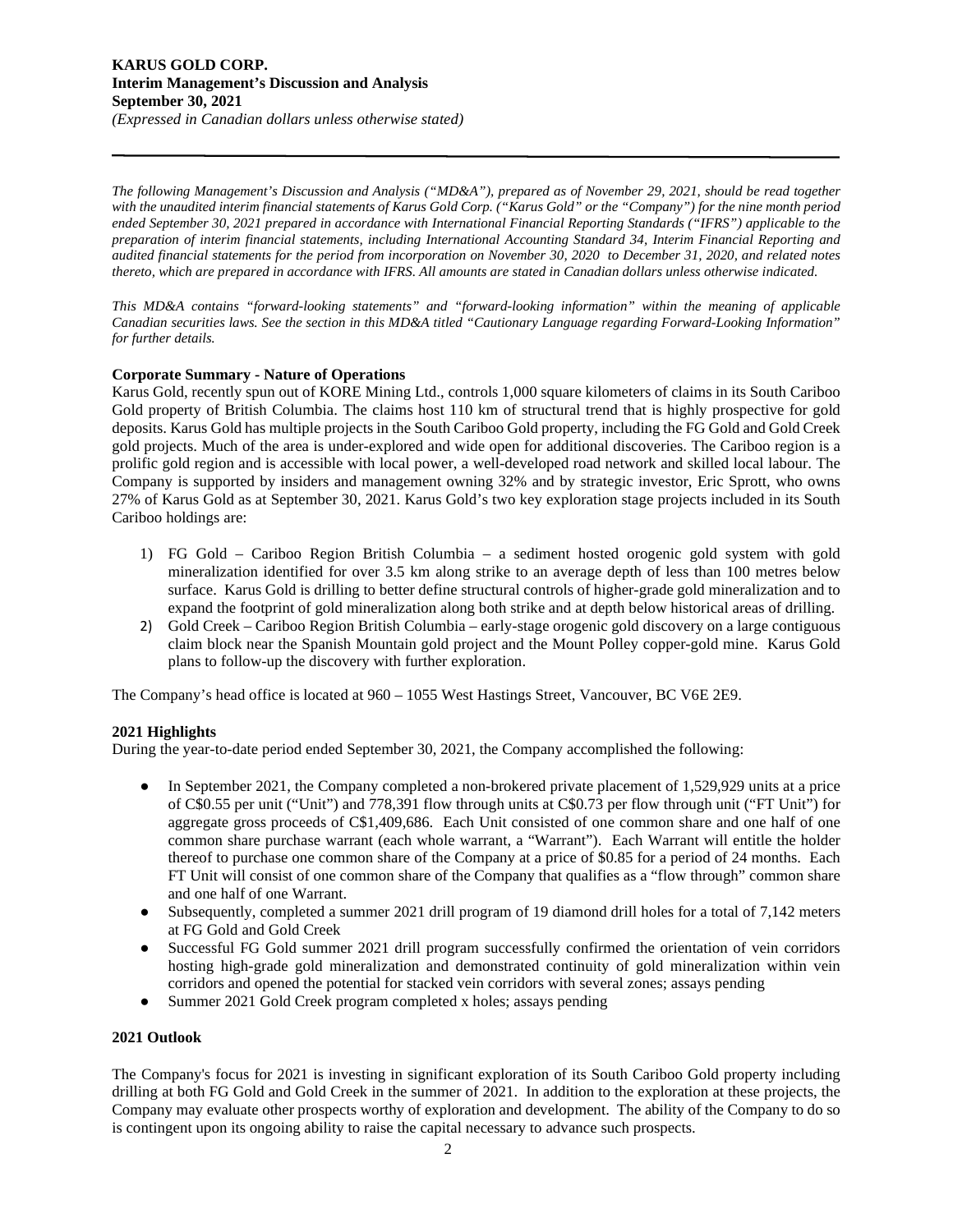In March 2020 the World Health Organization declared coronavirus COVID-19 a global pandemic. This contagious disease outbreak, which has continued to spread, and any related adverse public health developments, has adversely affected workforces, economies, and financial markets globally, potentially leading to an economic downturn. It is not possible for the Company to predict the duration or magnitude of the adverse results of the outbreak and its effects on the Company's future business or ability to raise funds, however there has been no significant impact on the Company to date.

## *Andrew Kaip, P.Geo., is the Company's designated Qualified Person for this MD&A within the meaning of National Instrument 43-101 and has reviewed and approved the technical information described herein.*

## *Project Summaries*

## *FG Gold Project, British Columbia, Canada*

#### *Project Overview*

The 100% owned FG Gold property ("FG Project") contains a sediment hosted orogenic gold and early stage goldcopper porphyry projects located in the Cariboo region of British Columbia, approximately 100 km east of Williams Lake. The FG Project is located at the headwaters of the Horsefly River, 50 kms east of Horsefly, B.C. and consists of 35 contiguous claims (13,008 ha). As of the date of this MD&A, the FG Project is part of the district scale claim block 100% owned by Karus Gold, the South Cariboo Gold property.

The FG Project is at low elevation and accessible by forestry roads. The FG Project contains a sediment hosted orogenic gold prospect on the northeast limb of the Eureka syncline. The syncline is >20km with the prospective horizon being defined by geologic mapping, gold in soils and geophysics with the southwest limb and hinge zone being largely underexplored. The Project has only been shallowly drilled where gold mineralization is proximal to surface. Past drilling averages only 93m deep into a moderately dipping sedimentary host rock. Mineralization is open at depth and along almost the entire syncline.

Historical drilling targeted stratigraphic controls of gold mineralization and only tested a very small portion of the prospective host rock. Drilling was largely done by a combination of reverse circulation ("RC") and diamond drilling using generally small diameter core. The previous work largely focused on discovering and developing a low-grade, bulk-disseminated gold potential. Recent drilling suggests that mineralized corridors or chutes of higher grade gold persist into largely untested portions of the host stratigraphy.

The FG Project also hosts copper-gold porphyry-style mineralization at the Nova Zone, discovered by KORE in 2018.

As part of the FG Project land holdings, the Company is subject to certain mineral property agreements, including certain option agreements to acquire nearby and contiguous properties. The option agreements collectively have annual payments of \$87,500 payable in 2021 up to \$150,000 in 2025, for total payments of \$625,000. In addition, one option agreement provides for the issuance of shares with a fair market value at the time of issuance of \$25,000 in 2021 increasing to \$160,000 in 2025, for total share consideration of \$410,000 and one option agreement also requires annual expenditures of \$35,000 in 2021 and an additional \$40,000 in 2022. These option agreements also impose a 1%-2% NSR, of which a portion can be repurchased in certain cases, and one agreement requires a bonus payment of \$1.50 per ounce identified as inferred, indicated or measured in a 43-101 report on the specific claims in the agreement.

Subsequent to September 30, 2021, the Company issued 90,909 shares pursuant to an option agreement with 2021 obligations of a cash payment of \$25,000 and a share issuance with a value of \$25,000. The 90,909 shares were issued as full settlement of the 2021 obligations pursuant to this option agreement.

#### *2020 Drill Program*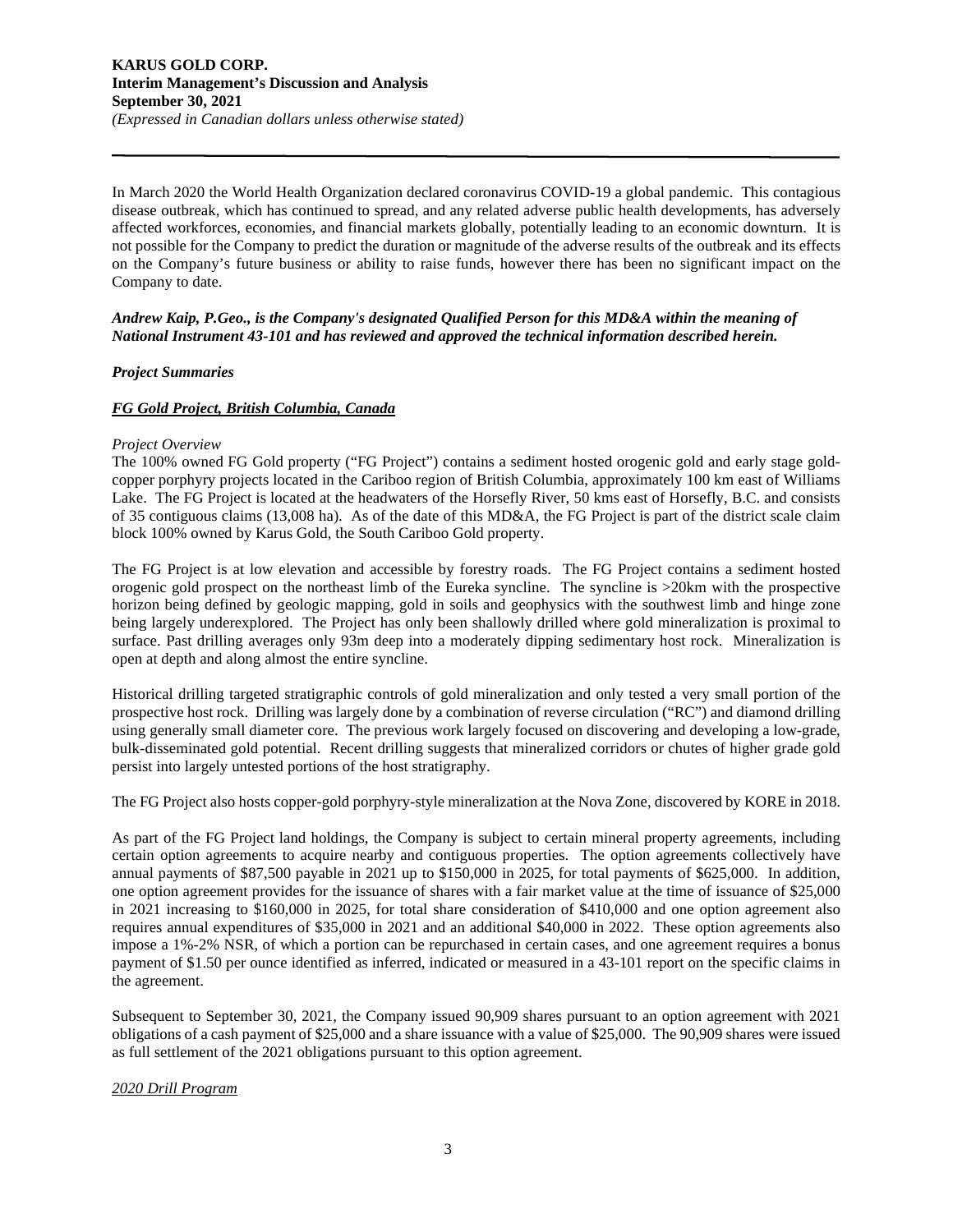An initial drill program in early 2020 undertaken by KORE was designed to define and delineate structural controls on existing higher-grade gold mineralization and target new discoveries at depth and on-strike. Eight (8) core drill holes for a total of 1,583 metres were completed. Assays for all eight holes were disclosed in three news releases with the following highlights:

- Lower Zone discovered below known mineralization
	- o 10 metres of 3.9 g/t gold starting at 237 metres in FG-20-369 including:
		- 1.0 metre of 33.9 g/t at 239.0 metres
	- o 10 metres of 0.8 g/t at 185 metres in same zone in FG-20-368
	- $\degree$  52.5 metres of 1.1 g/t gold at 122.5 metres in FG-20-375
		- $\blacktriangleright$  FG-20-375 terminated in mineralization at 2.6 g/t gold and remains open at depth
	- o New Lower Zone thickness remains open
- Upper Zone (current mineralization) upgrading and structural drilling highlights:
	- o 76.5 metres of 1.1 g/t gold starting at 5.5 metres in FG-20-368
	- o 32.0 metres of 3.0 g/t gold starting at 22.0 metres in FG-20-369
	- o 51.0 metres of 1.6 g/t gold at 19.0 metres downhole in FG-20-370
	- o 98.0 metres of 1.0 g/t gold at 24.0 metres downhole in FG-20-372
	- o 11.0 metres of 10.0 g/t gold at 44.0 metres downhole in FG-20-373
- Large diameter, oriented core and metallic screen assays show improved grade consistency relative to past drilling.
- $\bullet$  Silver assays, rarely assayed for historically, as high as 116 g/t over 1 metre in metallic screens indicate some silver potential

KORE subsequently completed a second phase of drilling in 2020, totaling 5,829 metres in 15 holes. Hole FG-20- 377 generated a major 215 metre step-out downdip from the Lower Zone discovery hole FG-20-369 and an extension to the Upper Zone mineralization. Results included the following highlights:

- 31.3 metres of 3.2 g/t gold at 369 metres downhole including:
- 14.3 metres of 6.4 g/t gold at 386 metres downhole including:
- $\bullet$  1.0 metres of 61.2 g/t gold at 387 metres downhole
- $\bullet$  5.8 metres of 4.2 g/t gold at 394 metres downhole

On April 22, 2021, Karus Gold released additional drill assay results from the KORE 2020 program which are tabulated below. Highlights include:

- FG-20-376, 100 m from the discovery hole FG-20-377 (14.3m of 6.4 g/t gold) returned 20.9m of 2.9 g/t gold, confirming the continuity of gold mineralization within the Lower Zone discovery and includes:
	- o 12.4 m of 4.3 g/t gold at 239.4 m downhole, including
	- o 1.0 m of 38.0 g/t gold at 240.3 m downhole
- FG-20-378 returning 62.3m of 1.7 g/t gold confirms higher grades than those previously reported in FG-20-368 including
	- o 6.6 m of 9.7g/t gold at 195.9 m.

Results from holes FG-20-376, and holes FG-20-378 to FG-20-381 suggest the Lower Zone now hosts a mineralized footprint of approximately 650 m of strike and over 300 m down dip of historical drilling, while the remaining holes to be released over a 1.8 km strike could substantially increase this mineralized footprint of the FG Gold project. Mineralization remains open at depth and along almost the entire 20-kilometre trend representing a district scale exploration opportunity for further discovery.

The FG Project also contains prospective gold-copper porphyry targets within an intrusion called the Nova Zone. The Nova Zone, potentially 3.5 km by 1 km, was discovered in 2018 through compilation of historical soil geochemistry, and airborne geophysical studies. 2018 drilling demonstrated semi-massive and massive copper and iron sulphides and intersected (hole DDH-18-002) over 32 meters of 0.52% copper equivalent, including 8.65 meters of 1.1% copper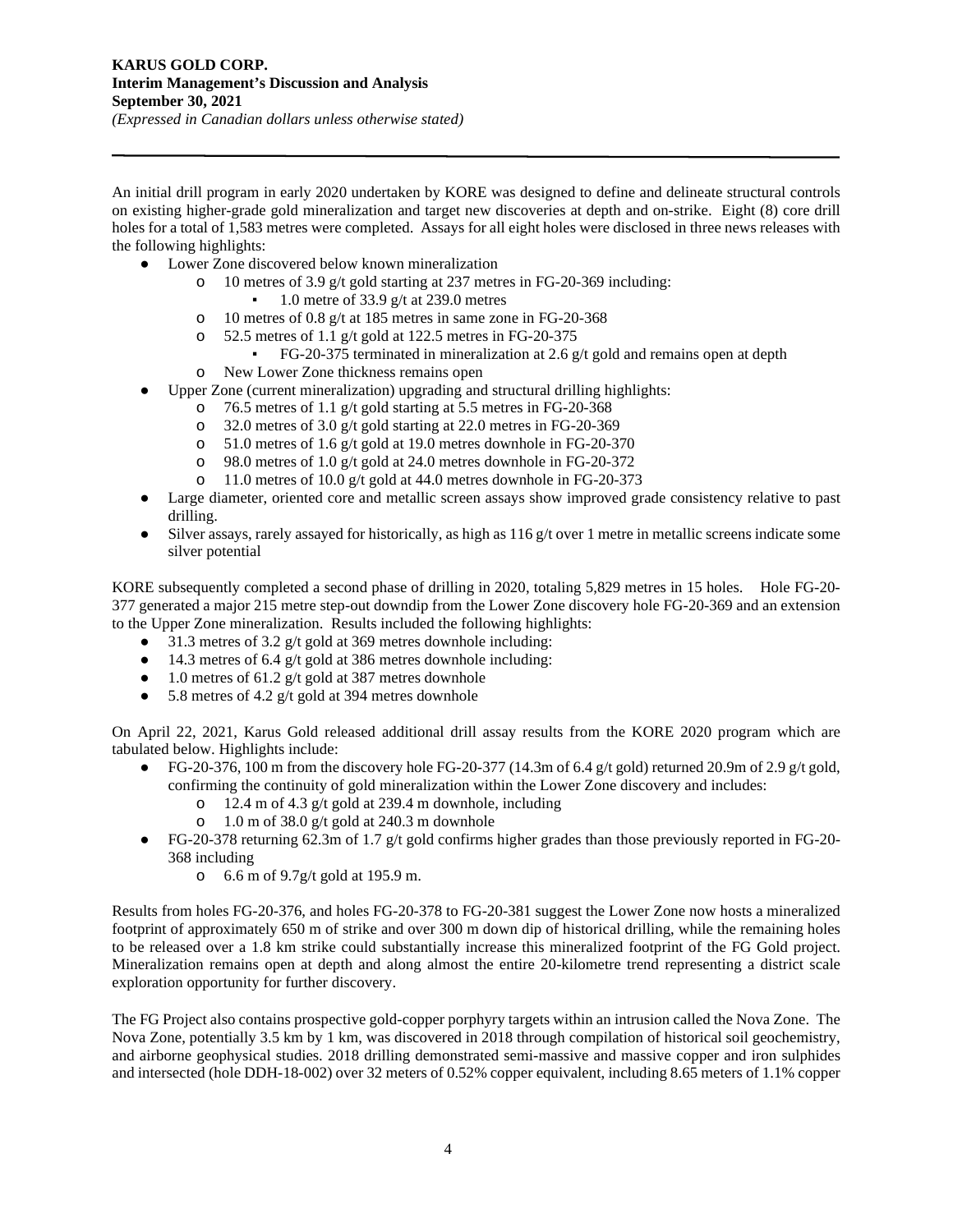equivalent.<sup>1</sup> Gold grades as high as 5.70 g/t, copper grades as high as 1.01%, and silver grades as high as 4.98 g/t were encountered in drill core.

| <b>Table of drill results</b> |       |       |       |                       |                         |  |
|-------------------------------|-------|-------|-------|-----------------------|-------------------------|--|
| <b>Drill Hole</b>             | Zone  | From  | To    | Length <sup>1,2</sup> | Gold Grade <sup>3</sup> |  |
|                               |       | (m)   | (m)   | $\Omega$              | (g/t)                   |  |
| FG-20-376                     | Lower | 239.4 | 287.3 | 47.9                  | 1.6                     |  |
| incl.                         |       | 239.4 | 260.3 | 20.9                  | 2.9                     |  |
| incl.                         |       | 239.4 | 251.8 | 12.4                  | 4.3                     |  |
| FG-20-378                     | Upper | 174.1 | 177.0 | 2.9                   | 7.7                     |  |
| and                           | Upper | 195.9 | 258.3 | 62.3                  | 1.7                     |  |
| incl.                         |       | 195.9 | 202.5 | 6.6                   | 9.7                     |  |
| incl.                         |       | 214.0 | 224.6 | 10.6                  | 1.8                     |  |
|                               |       | 236.4 | 250.3 | 13.9                  | 1.0                     |  |
| FG-20-379                     | Upper | 286.0 | 297.5 | 11.5                  | 2.4                     |  |
| and                           | Lower | 430.1 | 480.5 | 50.5                  | 0.8                     |  |
| Inc.                          |       | 432.0 | 449.0 | 17.0                  | 1.7                     |  |
| Inc.                          |       | 445.0 | 448.0 | 3.0                   | 5.8                     |  |
| FG-20-380                     | Lower | 346.7 | 396.5 | 49.9                  | 1.1                     |  |
| Inc.                          |       | 349.5 | 378.5 | 29.0                  | 1.5                     |  |
| Inc.                          |       | 363.0 | 378.5 | 15.5                  | 1.9                     |  |
| FG-20-381                     | Upper | 272.5 | 287.1 | 14.6                  | 0.6                     |  |
|                               | Lower | 333.0 | 357.0 | 24.0                  | 1.1                     |  |
| Inc.                          |       | 344.0 | 351.0 | 7.0                   | 3.1                     |  |

1. Karus Gold has not been able to determine true width yet due to complexity of the vein structures within the mineralized zones. The 2020 drill program was designed to better understand the geometry and how the mineralized zones are related. The orientation of individual quartz veins within the mineralized zones are quite variable. Reported widths are drill indicated core length and not true width, for the reasons above. Average grades are calculated with un-capped gold assays, as insufficient drilling has been completed to determine capping levels for higher grade gold intercepts.

2. Drilling data on the Lower Zone is currently limited and the true thickness and orientation of the zone is not firmly known. However, based on current data, it is estimated that intercept represents ~50%-65% of the true thickness of the zone.

3. Composites are calculated using a 0.3 g/t Au cutoff, incorporating no more than 7m downhole dilution. Higher grade composite sections are calculated using a 1 g/t and 3g/t cutoff incorporating no more than 5 m downhole dilution. Where screen metallic data is present, it is used preferentially for composites over Fire Assay data as it is more representative of the true sample value due to the increased sample volume processed and the multiple gold size fractions analyzed.

## *Gold Creek Project, British Columbia, Canada*

The 100% owned Gold Creek project ("Gold Creek") is located 2 km NE of the town of Likely in the Cariboo - the heart of British Columbia's historic "Gold Rush" district. Gold Creek consists of 34 claims totaling 9,673 ha and approximately 8 km to the NW of the Spanish Mountain deposit. Access is from Likely by an all-weather gravel road. The site has well developed infrastructure and is just 70km NE of Williams Lake, a major regional centre serviced by an airport and railway.

There is a 1% net smelter royalty on the property to a prior owner. The Company may purchase one-half of the royalty for \$1,000,000.

<sup>&</sup>lt;sup>1</sup> Cu equivalent calculated using metals prices at April 29, 2019: USD\$1,278/oz Au, US\$14.77/oz Ag, US\$2.90/lb Cu.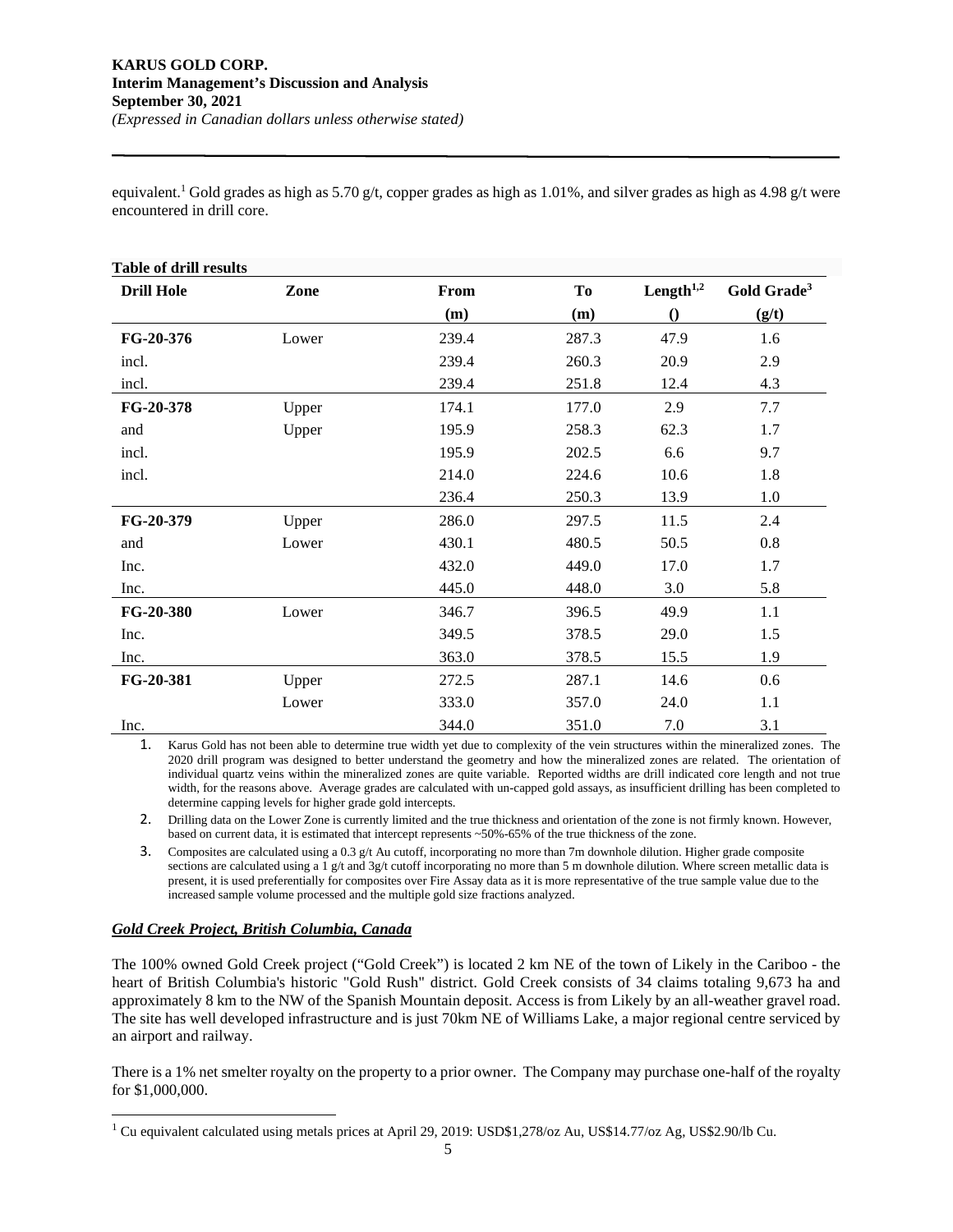Compilation of historical drilling, soil sampling, and geophysics were completed by KORE in 2018. The Company determined that gold mineralization is closely correlated with elevated arsenic and contained within a greywacke rock unit. Higher-grade gold intercepts in drill holes within the projects "Camp Zone" show similarities to the high-grade zone of the nearby Spanish Mountain Gold Deposit (TSX Venture: SPA) whose highest grades occur at the contact between the greywacke and argillites, similar to mineralization at Gold Creek.

Karus does not consider the geology, resources or potential economics of the Spanish Mountain deposit as indicative of mineralization or the economics of any such mineralization at Gold Creek.

Historical drilling at the Camp Zone, based on gold in soils anomalies, from 2011 and 2017 confirmed large widths of mineralization in the silicified greywacke from surface with multiple higher-grade vein intercepts within a lowergrade halo. Intercepts included 1.5m of 13.4 g/t (GC11-27 10.7m to 12.2m), 9m of 5.5g/t (GC17-34 16.0m to 25.0m), including 1.5m of 18.0g/t, and 84.65m of 1.0g/t (GC17-35 85.85m to 170.50m).

On May 6, 2021, Karus Gold released additional drill assay results from the KORE 2020 program which are tabulated below. In total, KORE Mining drilled five holes totaling 1,530 m. Drill holes GC-20-42 to 44 tested 400 m of strike potential south east of previous drilling. All three holes intersected anomalous gold mineralization, including:

- 11.8 m of 0.63 g/t gold beginning at 153 m down hole in GC-20-42
- 24.9 m of 0.44 g/t gold beginning at 151.7 m down hole in GC-20-43

Drill holes GC-20-40 and 41 were drilled outside of the Camp Creek trend and intersected anomalous silver-base metal mineralization.

## **Exploration & Evaluation Expenses**

Following is a summary of exploration and evaluation expenses for the South Cariboo Project for the nine months ended September 30, 2021:

|                                   | For the nine months<br>ended September 30, 2021 |  |
|-----------------------------------|-------------------------------------------------|--|
| Assays and analysis               | \$<br>336,689                                   |  |
| Claim, staking, holding and taxes | 16,831                                          |  |
| Community engagement              | 40,171                                          |  |
| Drill program                     | 2,459,093                                       |  |
| Engineering and development       | 63,462                                          |  |
| Geophysics and ground prospecting | 104,468                                         |  |
| Project general & admin           | 366,222                                         |  |
| Project staff & contractors       | 417,003                                         |  |
| Travel, logistics & camp costs    | 189,597                                         |  |
| Other recovery                    | (50,000)                                        |  |
|                                   | \$<br>3,943,536                                 |  |

#### **Results of Operations**

For the three and nine months ended September 30, 2021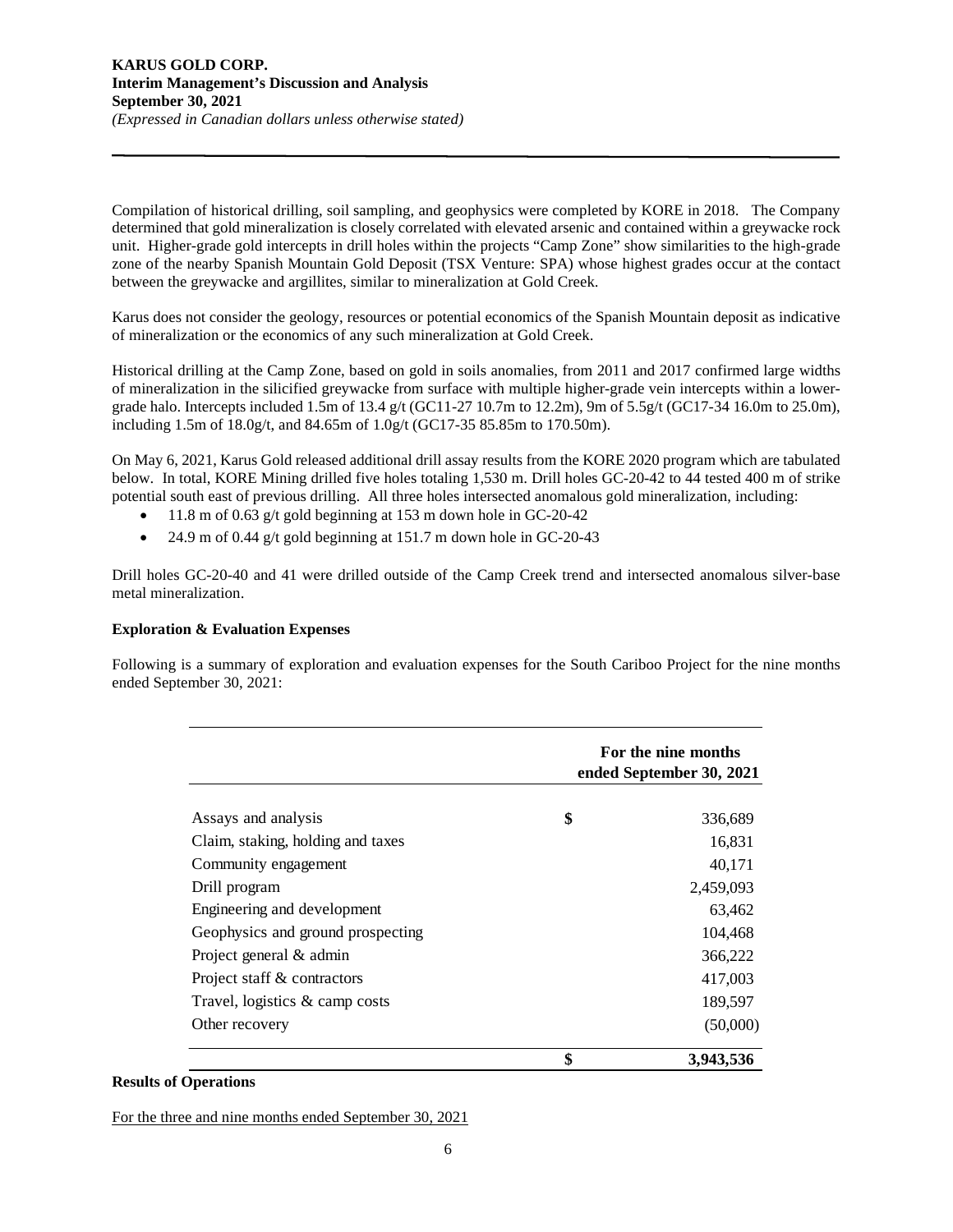During the three and nine months ended September 30, 2021, the Company's net loss was \$3,473,301 and \$5,325,922; there are no comparatives as the Company's operations effectively started on completion of its spinout from KORE Mining Ltd on January 25, 2021. The significant components of the Company's loss include exploration and evaluation costs increase of \$3,064,657 to \$3,943,536, professional fees increase of \$22,325 to \$134,152 incurred in connection with the Company's commencement of operations and preparation for TSXV listing, marketing, advisory and non-cash costs increase by \$224,153 to \$518,556 for share-based payments in connection with options and RSUs vesting in the period. All the increases in costs were a result of the Company's continued ramp up in operations as well as seasonality of exploration.

The Company commenced operations in the current quarter as a result of the completion of the spinout from KORE Mining Ltd. Accordingly, there is no historical quarterly or annual information to present.

## *KORE Spinout*

The Company entered into an Arrangement Agreement dated December 16, 2020 ("Arrangement Agreement") with KORE whereby KORE, pursuant to a Plan of Arrangement, agreed to spin-out the Company, which was a wholly owned subsidiary as of December 31, 2020. KORE re-organized such that all of its Canadian mineral property interests ("Spin-off Exploration Assets") were transferred to the Company and, upon receipt of KORE shareholder approval in January 2021, distributed 53,112,455 shares of the Company to the shareholders of KORE as a return of capital by way of a plan of arrangement. The Company also issued 1,750,000 warrants to KORE warrant holders with an exercise price of \$0.75 until July 2022. In connection with the spinout, the Company issued a 1% NSR to KORE and received a \$500,000 loan (bearing interest at 8%), which it fully repaid with proceeds from the rights offering. See Note 4 of the condensed interim financial statements for the nine months ended September 30, 2021 for more information.

In connection with the spinout and KORE shareholder approval, the Company adopted a rolling stock option plan ("Option Plan") for directors, officers, employees and consultants where the Company may reserve a maximum of 10% of the issued and outstanding listed common shares, with the exercise price to be determined on the date of issuance of the options. The term of options granted under the plan may not exceed five years and such options vest at terms to be determined by the board of directors at the time of the grant. The Company also adopted an omnibus plan ("Omnibus Plan"), which is a fixed plan that reserves for issuance a maximum of 5,303,746 common shares as equity-based compensation awards. Together with the 10% rolling stock option plan, only a maximum of 10% of instruments under the Omnibus Plan and Option Plan may be granted to insiders. Awards under the plan may be granted in a form as designated by the Board, including restricted share units, deferred share units and other performance based instruments.

## **Liquidity, Capital Resources and Going Concern**

The financial statements have been prepared on a going concern basis which assumes that the Company will be able to realize its assets and discharge its liabilities in the normal course of business for the foreseeable future.

The properties in which the Company currently has an interest are in the exploration stage and have no revenueproducing operations. Accordingly, the Company is dependent on external financing, including the proceeds of future equity issuances or debt financing, to fund its activities. However, there can be no assurance that the Company will be able to obtain adequate financing in the future or that the terms of such financing will be favourable. If adequate financing is not available when required, the Company may be required to delay, scale back or eliminate various programs and may be unable to continue operations. The Company will seek such additional financing through debt or equity offerings, but there can be no assurance that such financing will be available on terms acceptable to the Company or at all.

As at September 30, 2021, the Company had a cash balance of \$789,391 and working capital of \$325,380 with current liabilities of \$671,244. The Company has incurred losses since inception and does not generate any cash inflows from operations. For the nine months ended September 30, 2021, the Company used cash flows in operations of \$4,580,265. The Company's ability to continue to operate and to carry out its planned exploration activities for the next twelve months is uncertain and dependent upon the continued financial support of its shareholders and on securing additional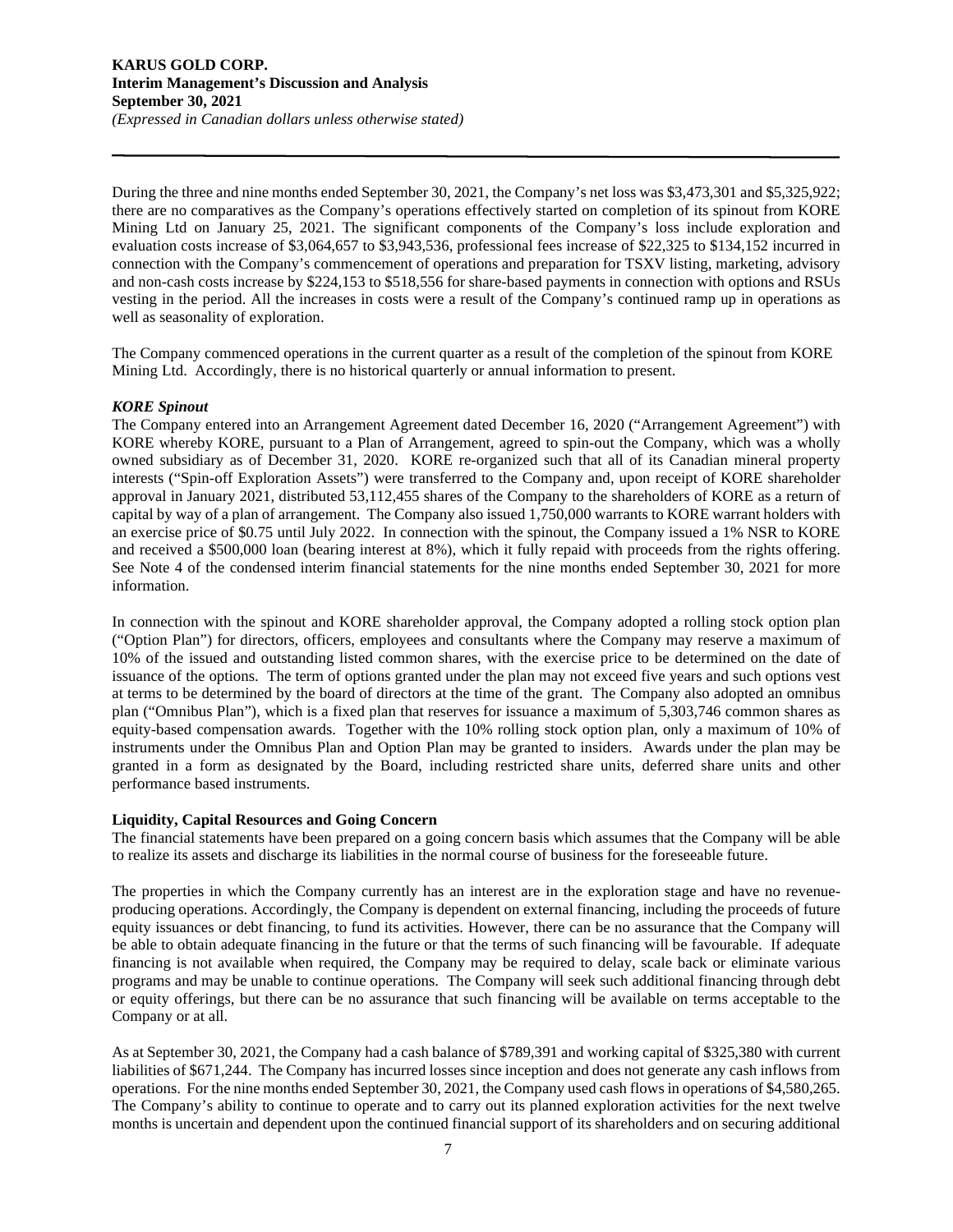#### **KARUS GOLD CORP. Interim Management's Discussion and Analysis September 30, 2021**  *(Expressed in Canadian dollars unless otherwise stated)*

financing. There is, however, no assurance that any such initiatives will be sufficient and, as a result, this gives rise to a material uncertainty that casts significant doubt regarding the going concern assumption and, accordingly, the ultimate appropriateness of the use of accounting principles applicable to a going concern. These financial statements do not reflect the adjustments to the carrying values of assets and liabilities and the reported expenses and statement of financial position classifications that would be necessary if the Company were unable to realize its assets and settle its liabilities as a going concern in the normal course of operations for the foreseeable future. These adjustments could be material.

## *Cash Used In Operating Activities*

Net cash used in operating activities during the nine months ended September 30, 2021 was \$4,580,265. Cash used in operating activities primarily related to operations during the period, including exploration and evaluation expenses, professional fees, management fees and marketing costs, as well as incurring liabilities in connection with these operations.

## *Cash Provided by Financing Activities*

Net cash provided by financing activities during the nine months ended September 30, 2021 was \$5,786,602. Cash provided by financing activities primarily related to the Company's rights offering and two private placements for gross proceeds of \$5,968,120 offset by costs incurred to complete these activities.

## *Cash Used in Investing Activities*

Net cash used in investing activities during the nine months ended September 30, 2021 was \$416,947, which consists of the transaction costs incurred in the Spinout which were ultimately allocated to the exploration and evaluation assets acquired for \$407,242 and acquisition of equipment of \$9,705.

#### **Outstanding Share Data**

The Company's authorized share capital consists of an unlimited number of common shares without par value. At September 30, 2021, there were 84,277,004 shares issued and outstanding.

|                                              | <b>Number of Equity</b><br><i>instruments</i> | <b>Exercise price</b> | <b>Expiry date</b> |
|----------------------------------------------|-----------------------------------------------|-----------------------|--------------------|
| <b>Issued &amp; outstanding shares</b>       | 84, 367, 913                                  |                       |                    |
| Warrants                                     | 1,500,000                                     | \$0.75                | July 22, 2022      |
| Warrants                                     | 250,000                                       | \$0.75                | July 27, 2022      |
| Warrants                                     | 389,194                                       | \$0.85                | September 2, 2023  |
| Warrants                                     | 764,960                                       | \$0.85                | September 10, 2023 |
| <b>Stock Options</b>                         | 4,320,000                                     | \$0.25                | March 7, 2026      |
| <b>Restricted Share Units</b>                | 2,605,000                                     |                       |                    |
| <b>Fully Diluted as at November 29, 2021</b> | 94,197,069                                    |                       |                    |

As of the date of this MD&A, the following shares, warrants and options were outstanding:

## **Financial Instruments and Risk Management**

#### **Financial Risk Management**

The main objectives of the Company's risk management processes are to ensure that risks are properly identified and that the capital base is adequate in relation to those risks. The principal risks to which the Company is exposed are described below.

#### **a.** Credit Risk

Credit risk is the risk of potential loss to the Company if a counterparty to a financial instrument fails to meet its contractual obligations. The Company's credit risk is primarily attributable to its cash.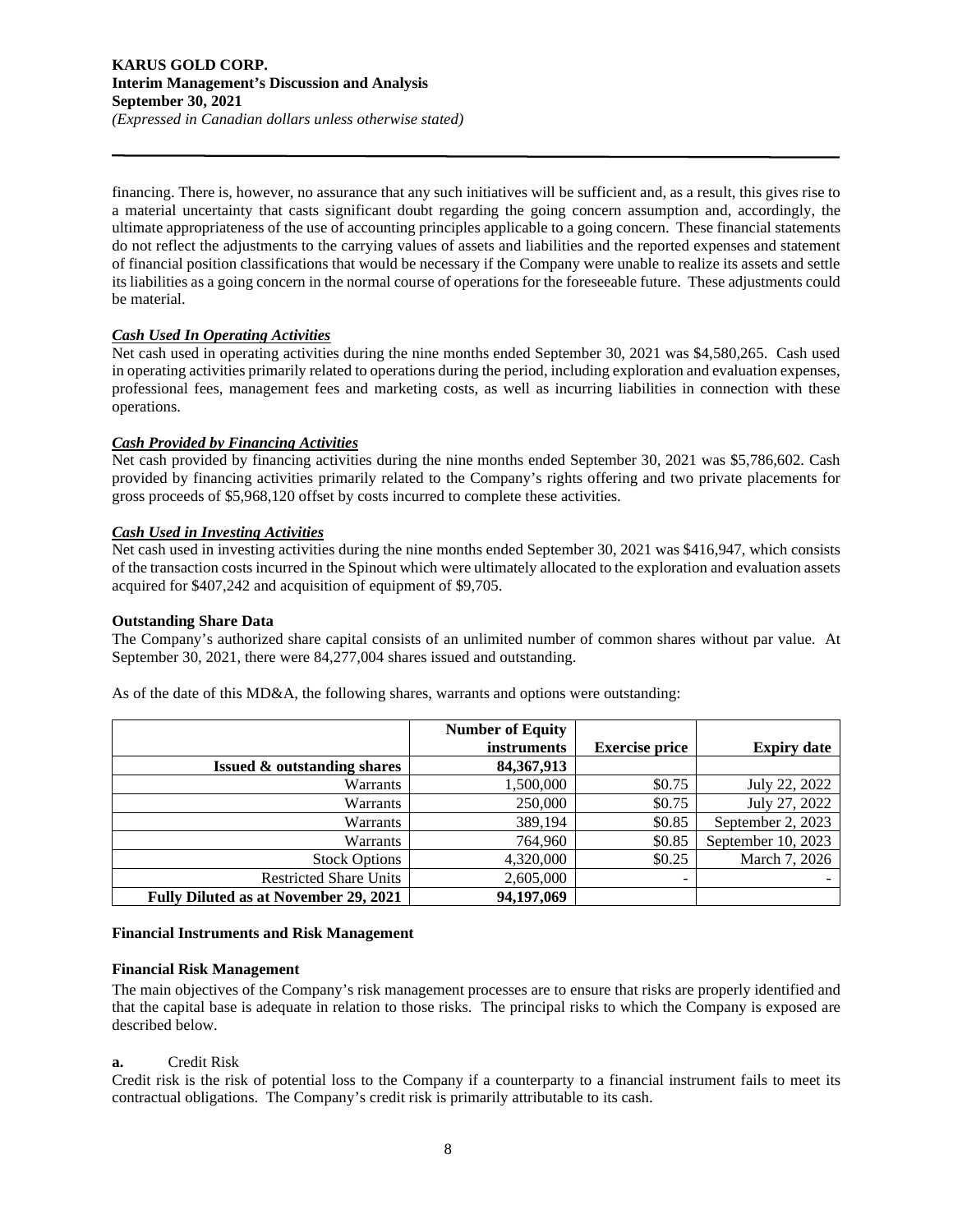#### **KARUS GOLD CORP. Interim Management's Discussion and Analysis September 30, 2021**  *(Expressed in Canadian dollars unless otherwise stated)*

The Company has assessed its exposure to credit risk on its cash and has determined that such risk is minimal. The majority of the Company's cash is held with reputable financial institutions in Canada.

## **b.** Liquidity Risk

Liquidity risk is the risk that the Company is not able to meet its financial obligations as they fall due. As at September 30, 2021, the Company had working capital of \$325,380 and it does not have any long term monetary liabilities. The Company will seek additional financing through debt or equity offerings, but there can be no assurance that such financing will be available on terms acceptable to the Company or at all. The Company's approach to managing liquidity risk is to endeavor to ensure that it will have sufficient liquidity to meet liabilities when they fall due. As at September 30, 2021, the Company had cash of \$789,391 to settle current liabilities of \$671,244. The Company's financial liabilities as at September 30, 2021 have contractual maturities of 30 days or are due on demand and are subject to normal trade terms.

## **c.** Interest Rate Risk

Interest rate risk is the risk arising from the effect of changes in prevailing interest rates on the Company's financial instruments. The Company holds its cash and cash equivalents on which it earns variable rates of interest, and may therefore be subject to a certain amount of risk, though this risk is considered by management to be immaterial.

## **d.** Foreign Currency Risk

Foreign currency risk is the risk that the fair value of, or future cash flows from, the Company's financial instruments will fluctuate because of changes in foreign exchange rates. The Company maintains its cash reserves primarily in Canadian and the majority of the Company's expenditures are denominated in Canadian dollars. The Company considers its exposure to foreign currency risk to be immaterial.

## **Fair Values**

The carrying values of cash, amounts receivable, deposits, and trade and other accounts payable approximate fair values due to their short-term to maturity nature.

#### **Related Party Transactions and Balances**

During the nine months ended September 30, 2021, the related party transactions, were as follows:

a) Reimbursement of costs of \$67,322 to KORE, which was included in accounts payable as at September 30, 2021.

b) Amounts owing to all related parties are unsecured, non-interest bearing and due on demand. As at September 30, 2021, \$186,962 is due to related parties, inclusive of the amounts due to KORE.

#### **Key Management Compensation**

Key management are those personnel having the authority and responsibility for planning, directing and controlling the Company and include the Chairman, President & Chief Executive Officer, Chief Financial Officer, and Directors. For the nine months ended September 30, 2021, total key management compensation was \$437,896, which includes management fees and salaries of \$268,581 and share-based payments of \$169,315.

## **Significant Judgments, Estimates and Assumptions**

The preparation of the Company's financial statements in conformity with IFRS requires management to make judgments, estimates and assumptions that affect the reported amounts of assets and liabilities and disclosures of contingent assets and liabilities at the date of the financial statements and the reported amounts of income and expenses during the reporting period. Estimates and assumptions are continually evaluated and are based on management's experience and other factors, including expectations of future events that are believed to be reasonable under the circumstances. Actual results could differ from these estimates. Significant estimates and critical judgements, that have a risk of resulting in a material adjustment to the carrying amounts of assets and liabilities within the next year, are disclosed below.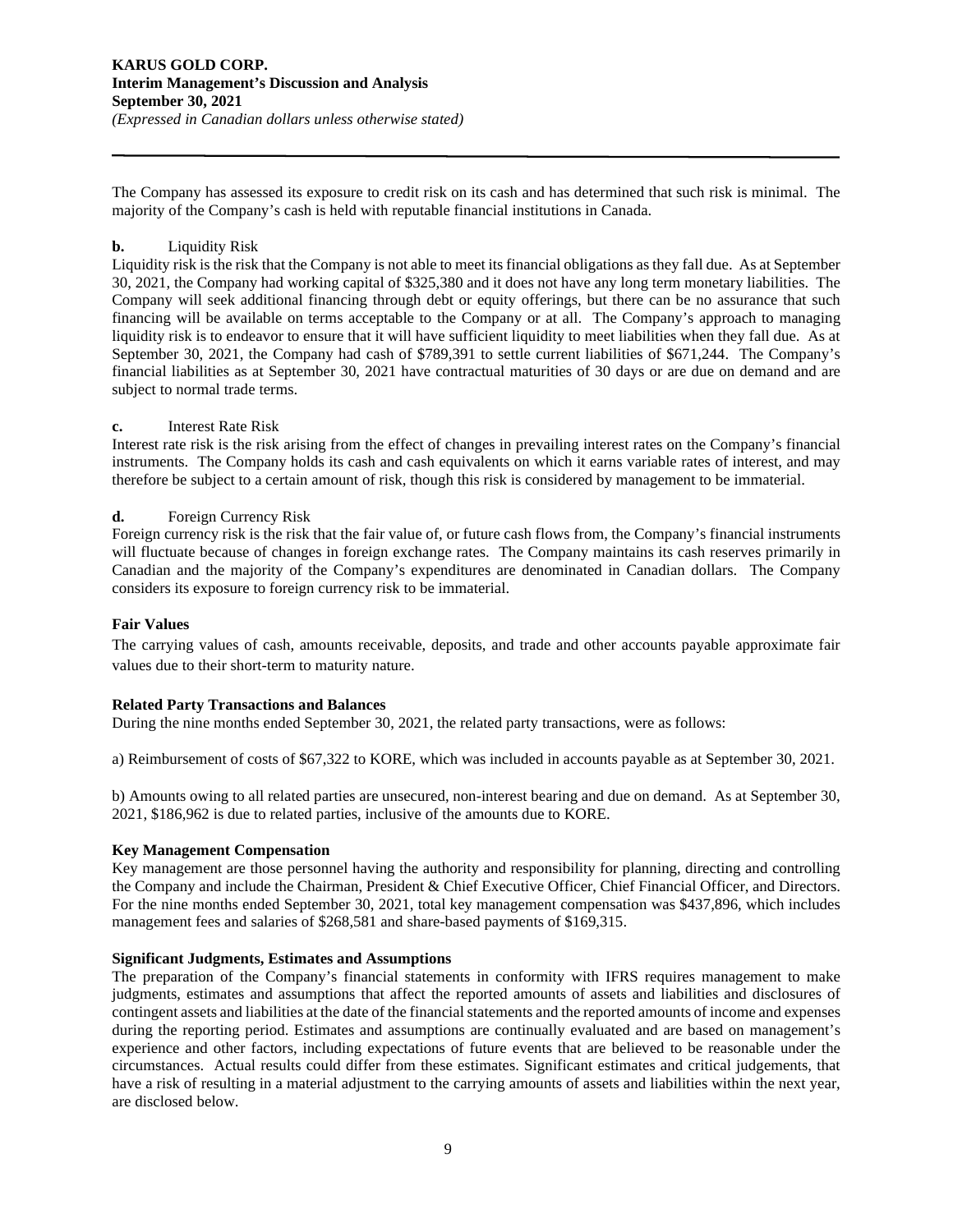## *Critical Judgments*

The Company is also required to make significant judgments whether there are indicators of impairment of the exploration and evaluation assets, by considering if the right to explore the specific area has expired or will be allowed to expire, that further exploration and evaluation expenditures are neither planned or budgeted, or whether sufficient data exists to indicate that development of a specific area is unlikely to recover existing exploration and evaluation costs. If any of these indicators are present, management would need to assess whether the exploration and evaluation property is impaired.

The acquisition of assets and liabilities pursuant to the Spinout and distribution of Spinout Shares required management to make judgments regarding the treatment of the Spinout. Specifically, management made judgements determining that the Spinout was not a common-control transaction, as there was no contractual arrangement between the shareholders of KORE who subsequently became the shareholders of the Company and accounted for it under IFRS 2, *Share-based payments*.

#### *Significant Estimates*

The determination of the fair value of the assets and liabilities transferred from KORE pursuant to the Spinout and consideration issued involved significant estimation and judgement by management. In determining the appropriate value, management relied on a number of factors, including a third-party valuation report, similar projects and recent transactions, comparable land packages and valuation of publicly traded entities, the historical exploration work and expenditures made on the project as well as external market conditions, and current and future commodity price expectations.

#### **Recent Accounting Standards**

There are no recent accounting pronouncements or standards expected to have a material impact on the Company.

## **Cautionary Note Regarding Forward Looking Statements**

Forward-looking statements look into the future and provide an opinion as to the effect of certain events and trends on the business. Certain statements contained in this MD&A constitute forward-looking statements. The use of any words such as "anticipate", "continue", "estimate", "expect", "may", "will", "project", "should", "believe" and similar expressions or their negatives or other comparable words are intended to identify forward-looking statements. These forward-looking statements are based on current expectations and various estimates, factors and assumptions and involve known and unknown risks, uncertainties and other factors. Examples of where the Company uses forward looking statements include when discussing the outlook, plans and timing for the Company's exploration plans, operational plans and future expenditure expectations.

It is important to note that:

- Unless otherwise indicated, forward-looking statements in this MD&A describe the Company's expectations as of the date of this MD&A.
- Readers are cautioned not to place undue reliance on these statements as the Company's actual results, performance or achievements may differ materially from any future results, performance or achievements expressed or implied by such forward-looking statements if known or unknown risks, uncertainties or other factors affect the Company's business, or if the Company's estimates or assumptions prove inaccurate. Therefore, the Company cannot provide any assurance that forward-looking statements will materialize.
- The Company assumes no obligation to update or revise any forward-looking statement, whether as a result of new information, future events or any other reason except as required by law.

For a description of material factors that could cause the Company's actual results to differ materially from the forward-looking statements in this MD&A, please see "Risk Factors". **Risk Factors**